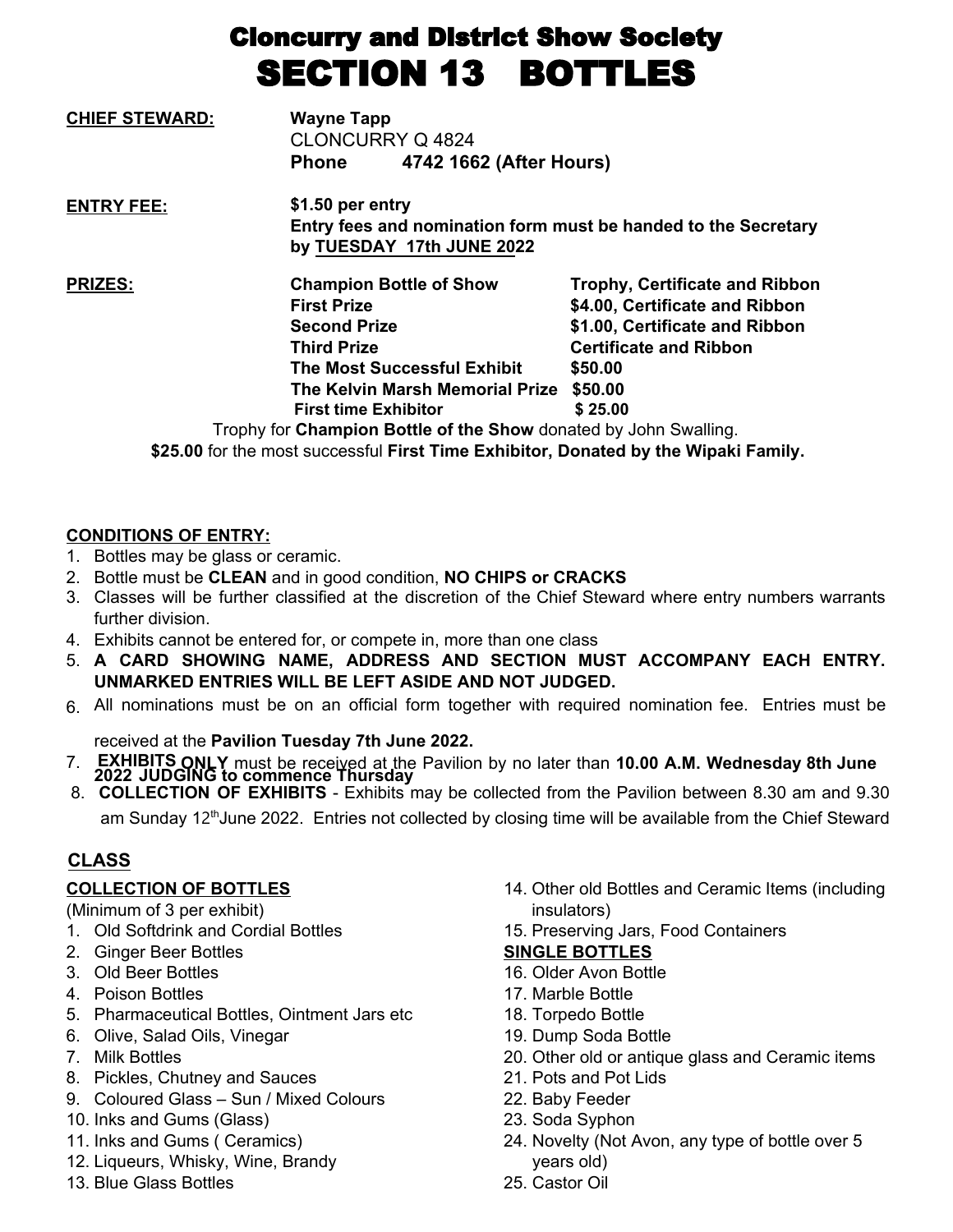### 26. Labelled Bottle 27. Demijohn **FIRST TIME EXHIBITOR**

Adult or child, MUST BE first time exhibitor all conditions of entry apply, for exhibitors who are just starting out and who may not meet the minimum requirements.